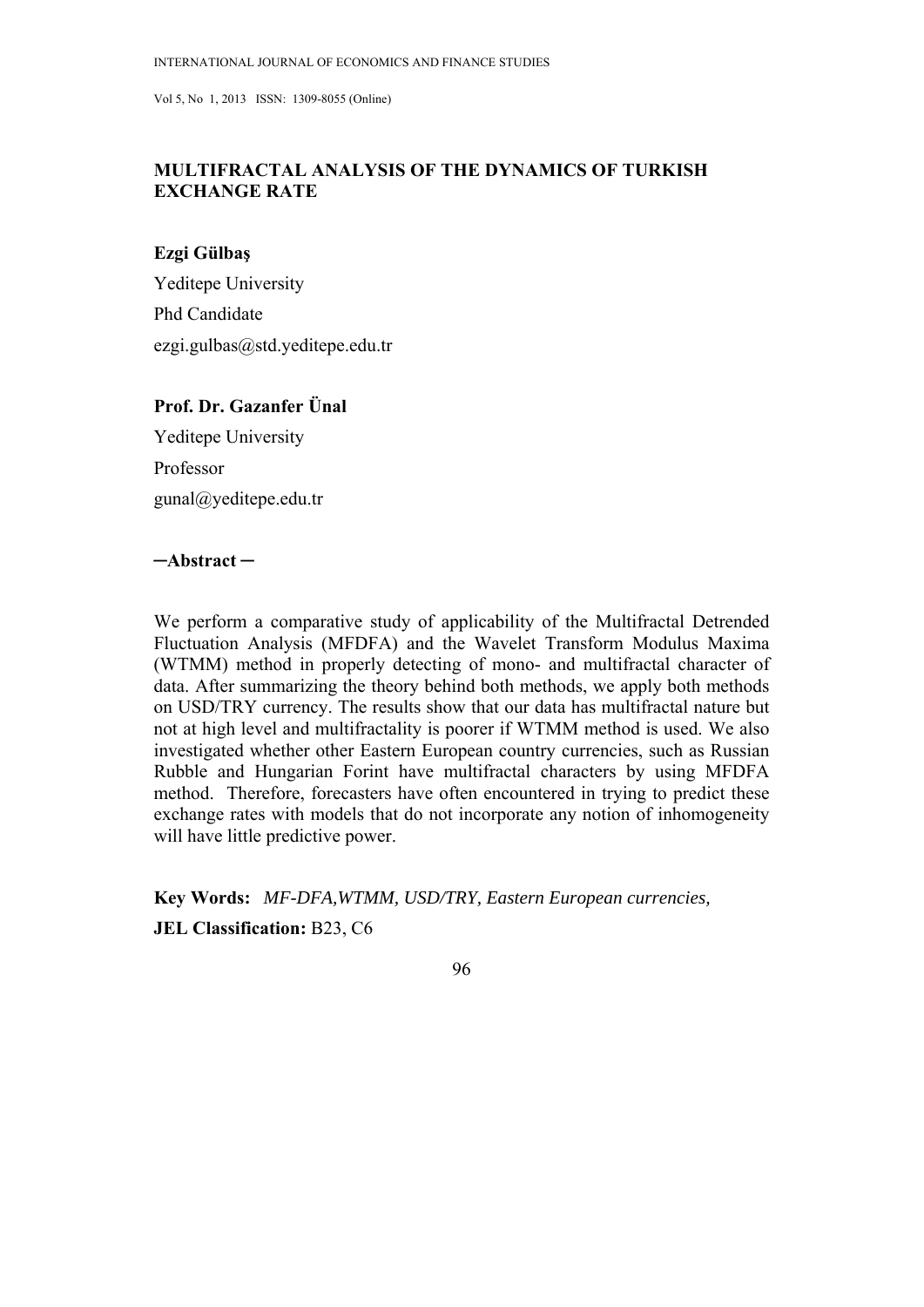# INTERNATIONAL JOURNAL OF ECONOMICS AND FINANCE STUDIES

Vol 5, No 1, 2013 ISSN: 1309-8055 (Online)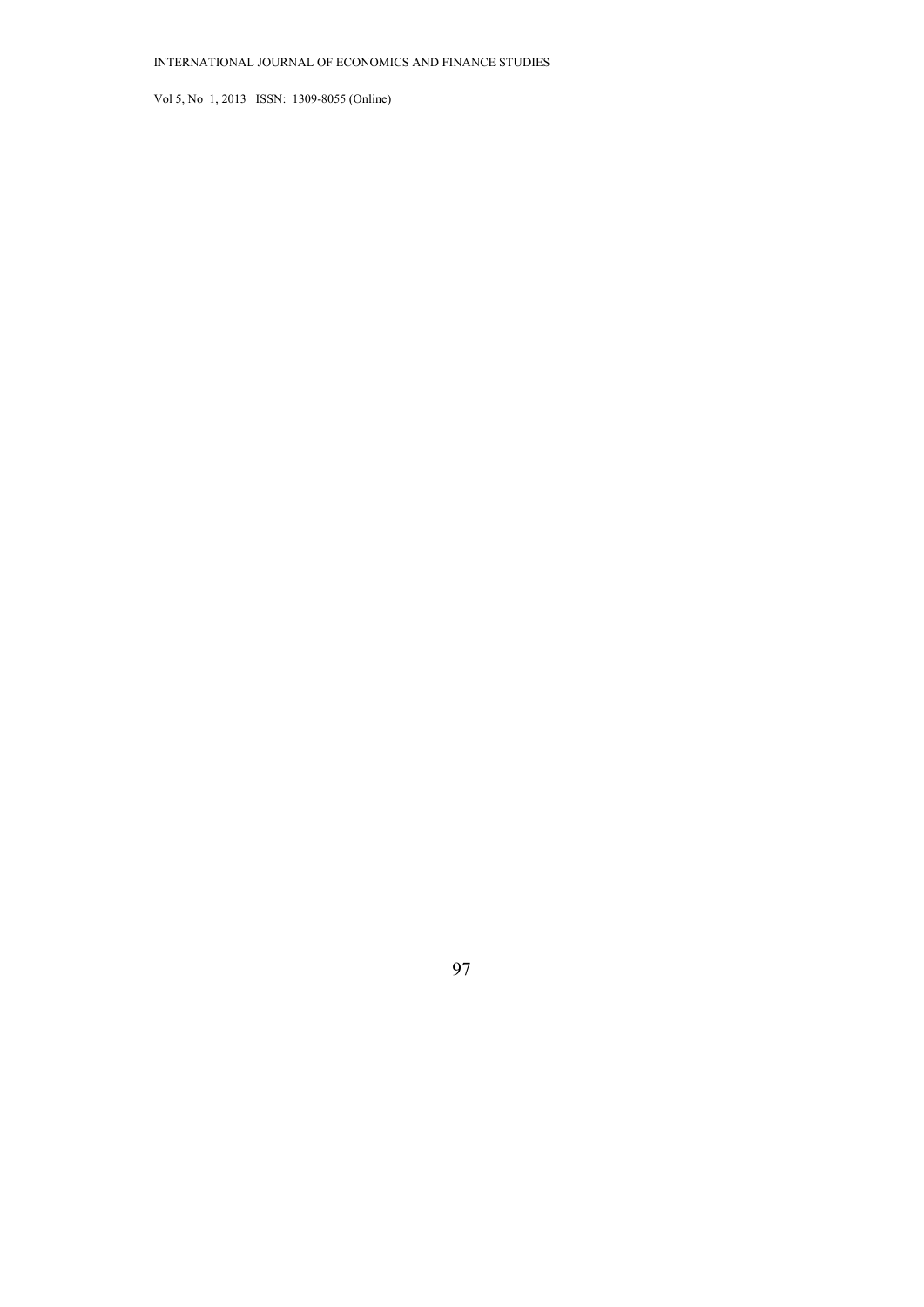### **1. INTRODUCTION**

Multifractal analysis is becoming popular since the real data in different financial instruments in various markets exhibits self similar properties. The reason that multifractals are taking attention is that they overcome the limitation of classical theories in which the occurrence of abrupt events is impossible. Extreme fluctuations at irregular intervals and scale symmetries, which represent exact relationships between fluctuations over different distances, could be analyzed when the dimension of a time series is fractal or multifractal. Analysis of fractal data is based on Hurst exponent, correlation functions and frequency spectrum, or in the multifractal form wavelet transforms and Holder exponent spectrum.

In this paper, we looked at the long-term pattern in USD/TRY following 2001 crisis. We used daily exchange rate of USD/TRY starting from the year 2002 and analyze the multifractal property of our data set using two different methods, Multifractal detrended fluctuation analysis (MDFDA) and Wavelet transform modulus maxima (WTMA). We compare our results in these two methods. The paper is constructed as follows. In section 2, we present the theoretical framework of MDFDA and WTMA methods. Data and our empirical results using these two methodologies are discussed in Section 3. Lastly, we conclude in Section 4 with a summary of our results.

## **2. THEORETICAL BACKGROUND**

Holder exponents or the local Hurst exponents are used to describe the selfsimilarity of fractal structures. If the fractal is monofractal then it can be associated with only one Holder exponent, on the other hand if the data is multifractal, different parts of the structure are characterized by different values and resulting of the existence of the whole spectrum. There are two methods of computing a singularity spectrum for a time series data: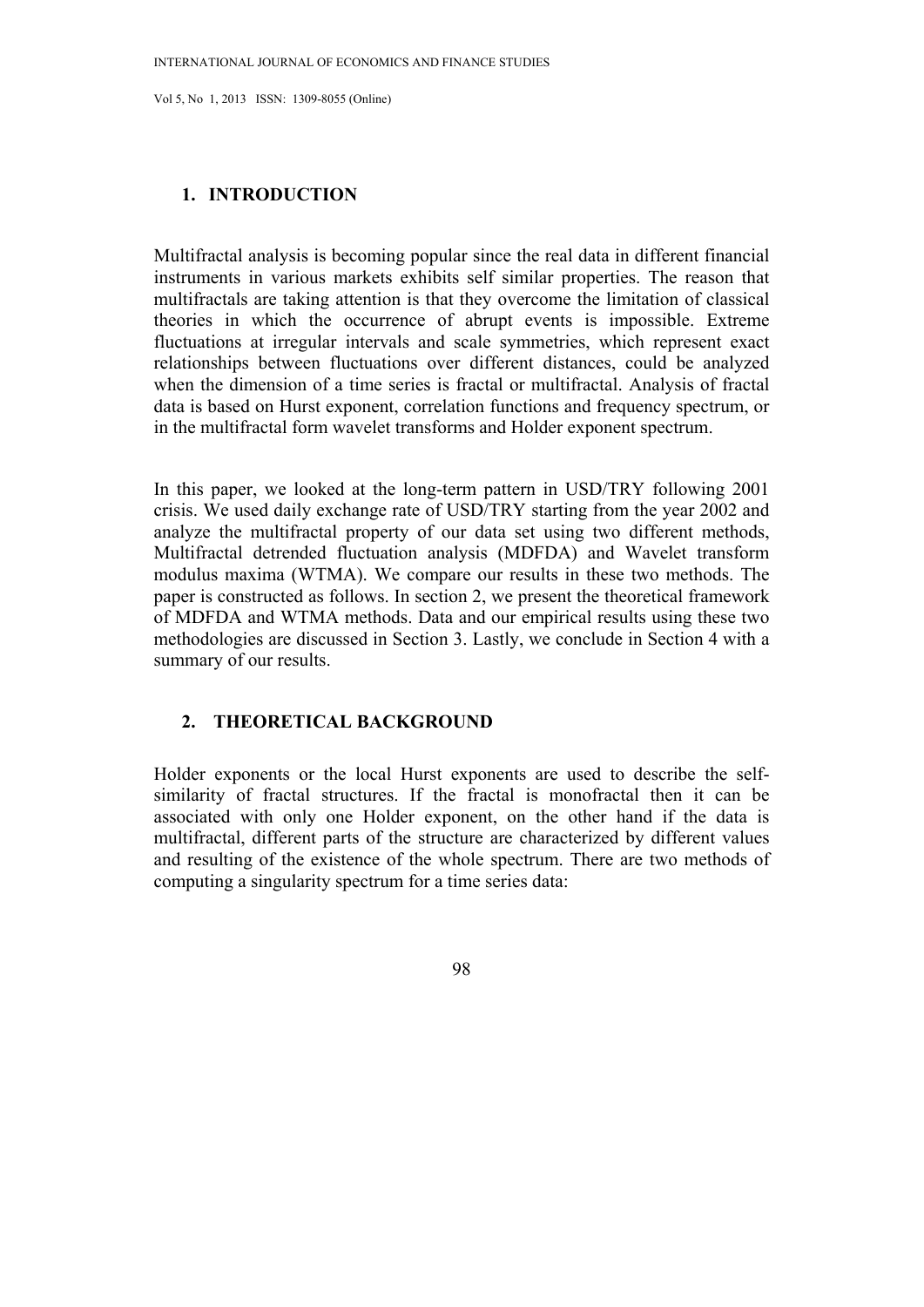- Multifractal Detrended fluctuation analysis (MDFDA)
- Wavelet transform modulus maxima (WTMM)

The Detrended Fluctuation Analysis (DFA) is a tool in analyzing the scaling properties of monofractal signals and in identifying correlations present in noisy non-stationary time series. The multifractal generalization of this procedure is called Multifractal Detrended fluctuation analysis (MFDFA). In contrast to DFA, that is only using the second moment, MF-DFA widens the scope to q-order moments depending on the time series length and derives a continuous set of scaling exponents referred to as the singular spectrum.

Multifractal analysis distinguishes trends from fluctuations in order to detect longrange correlations. Also, scaling behaviour tools enables long range correlations based on high-frequency data as the calculations are extrapolated across different time scales. The MF-DFA procedure has five steps and among these first three steps is identical to the general DFA procedure.

As an initial step, we determine  $y_k$  of the time series  $\bar{x}$  is created with k=1...N

and representing the average value of  $x_t$  for  $t=1,2,...N$  and  $y_k$  can be shown as:

$$
y_k = \sum_{t=1}^k (x_t - \overline{x})^* \quad \mathbf{k} = 1, 2, \dots, N
$$

In the second step, the profile of  $y_k$  is divided into ns non-overlapping boxes of equal lengths s with ns≡floor (N/s) and this process is repeated starting from the opposite end of the dataset to include all data points. Hence,  $2N_s$  segments are obtained. Thirdly, time series is fitted by using a local polynomial and the corresponding variance of original versus fitted data is given by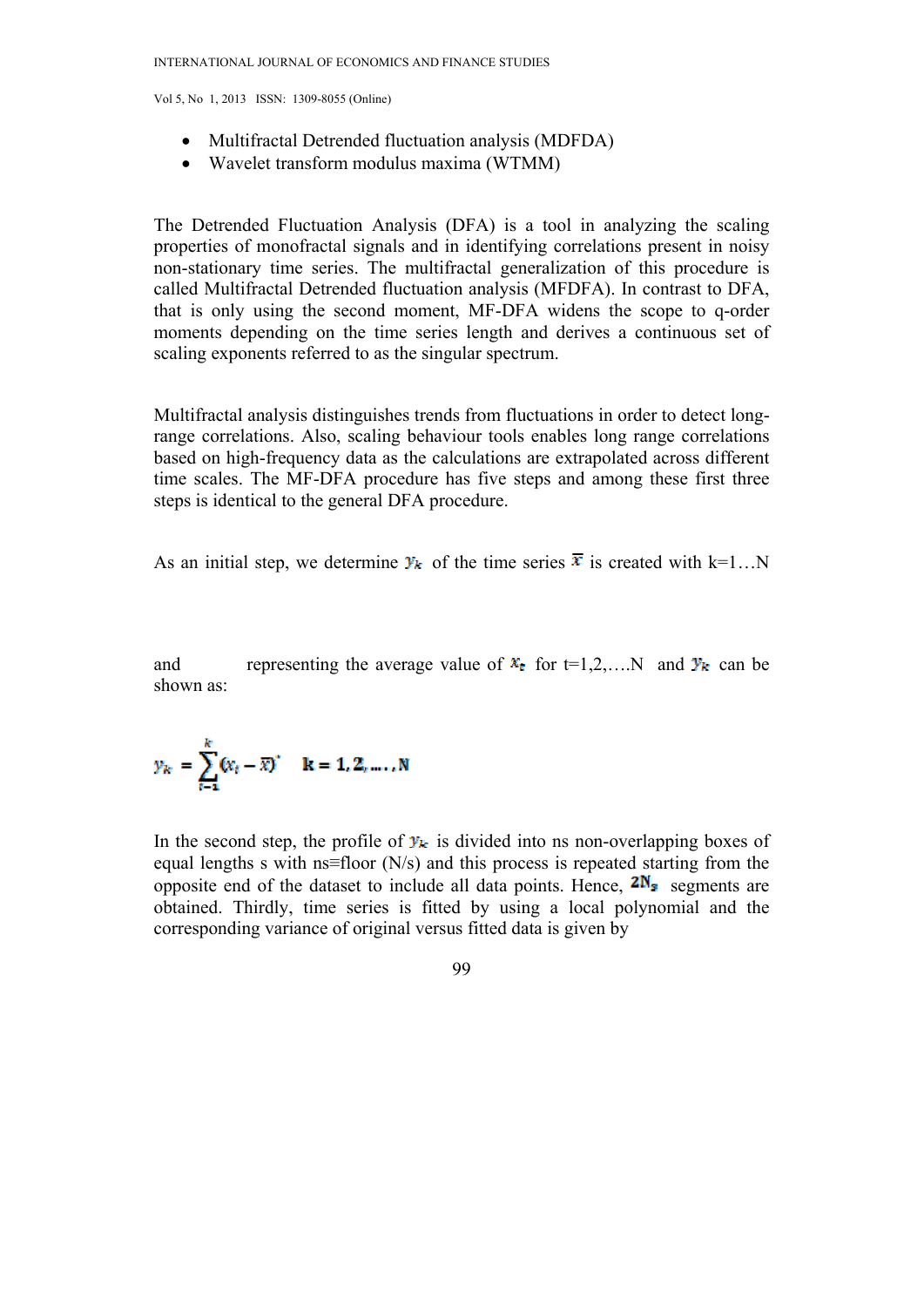for  $\lambda$ = and  $\mathbf{P}_{\lambda} \mathbf{0}$ , the fitting polynomial with order m in segment  $\lambda$ .

Then by using the above function we take the average over all segments and obtain q order fluctuation for any real value  $q \neq 0$  given by:

$$
F_{q}\left(g\right)=\left\{ \frac{1}{2N_{s}}\sum_{\lambda=1}^{2N_{s}}\left[F^{2}\left(g,\lambda\right)\right]^{q}/_{2}\right\} ^{1/q}
$$

Lastly, repeating the third step for various time scales s, the relation between the fluctuation functions  $\mathbf{F}_q$  (5) and time scale is studied by using log-log plot. We determine the scaling behavior of the fluctuation functions by analyzing log-log  $\mathbf{F_q}$  (s)

plots and s for each value of q. If the series are long-range power-law

correlated, increases, for large values of s, as a power-law,  $\frac{F_q(s) \sim s^{h(q)}}{h_q}$ ,

where in general the exponent depends on . Generalized exponents can be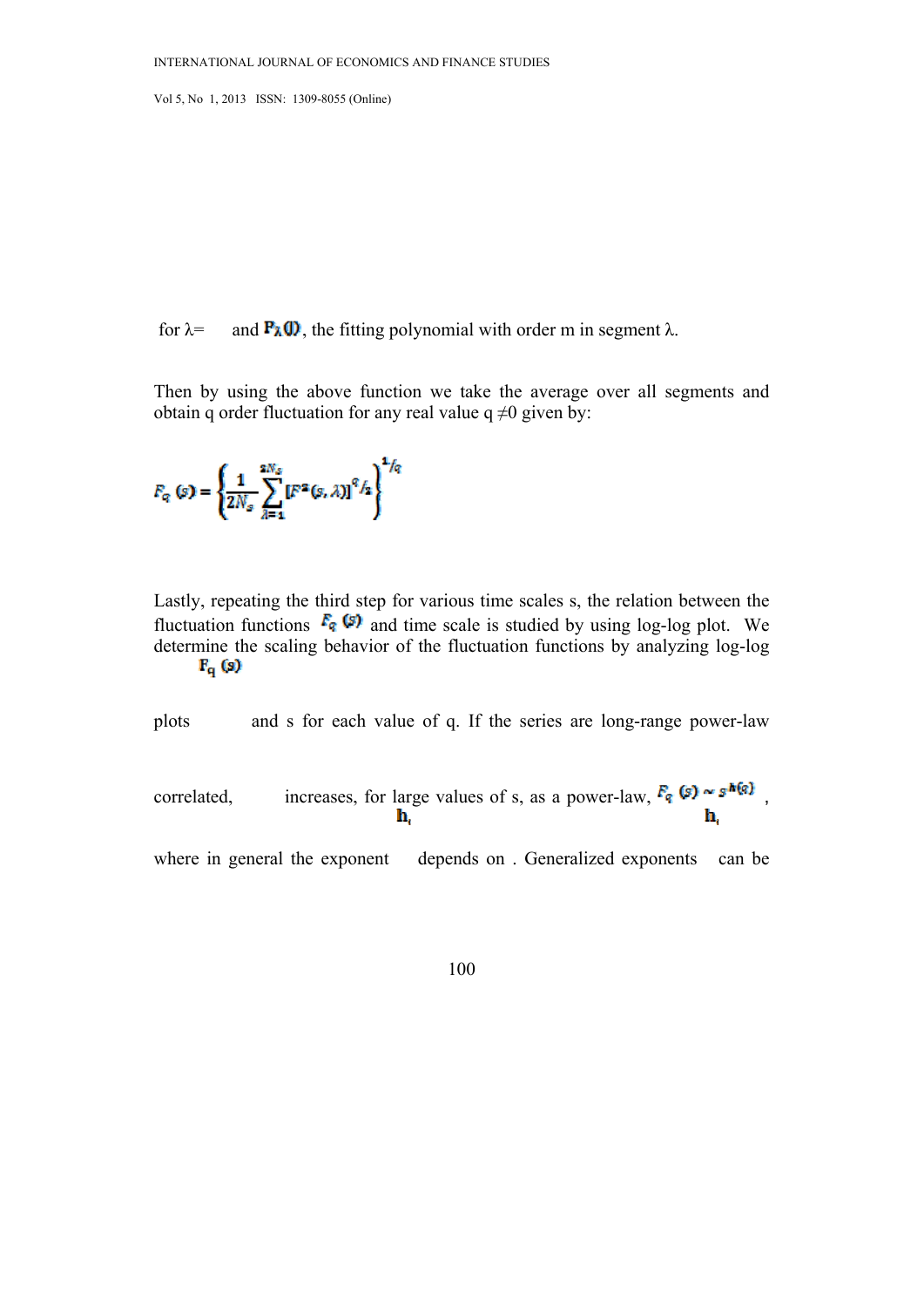$F_0$  (s)

obtained by observing the slope of log log plot of versus  $\bullet$  through least squares method.

# 'n,

If is constant for all , the time series are mono-fractal. Fluctuations related to q are persistent if  $h(q) > 0.5$ . On the other hand, an increase (decrease) is always followed by another increase (decrease) if  $h(q)$  <0.5 and the fluctuations are considered anti-persistent. Lastly, if  $h(q) = 0.5$ , the kinds of fluctuations related to q considered as random walk.

The richness of multifractality is a related to the variability of  $h(q)$  and it is defined as ∆h=h(qmin)-h(qmax ). Multifractality is used to test how efficient are the markets. When multifractality low, for all q value, generalized Hurst exponents are closer to 0.5 and this shows the process looks like random walk. Hence, it is a support for efficient market hypothesis.

Alternative method to detect multifractality is Wavelet Transform Modulus Maxima (WTMM) method, which consists in detection of scaling of the maxima lines of the continuous wavelet transform on different scales in the time-scale plane. The scaling and translation are performed by two parameters. One is the scale parameter a that stretches the mother wavelet to the required resolution and the other is the translation parameter b shifts the analysing wavelet to the desired location. After mother wavelet is chosen, the continuous wavelet transform is calculated with the following equation:

$$
X_W(a, b) = \frac{1}{\sqrt{a}} \int_{-\infty}^{\infty} x(t) \psi^* \left( \frac{t - b}{a} \right) dt
$$
, where a>0 scaling constant a and b $\geq R$ .

Singularities are identified by calculating  $X_W(a, b)$  for subsequent wavelets that are derivatives of the mother wavelet. WTMM, which uses continuous wavelet transform is capable of producing skeleton that partitions the scale and time space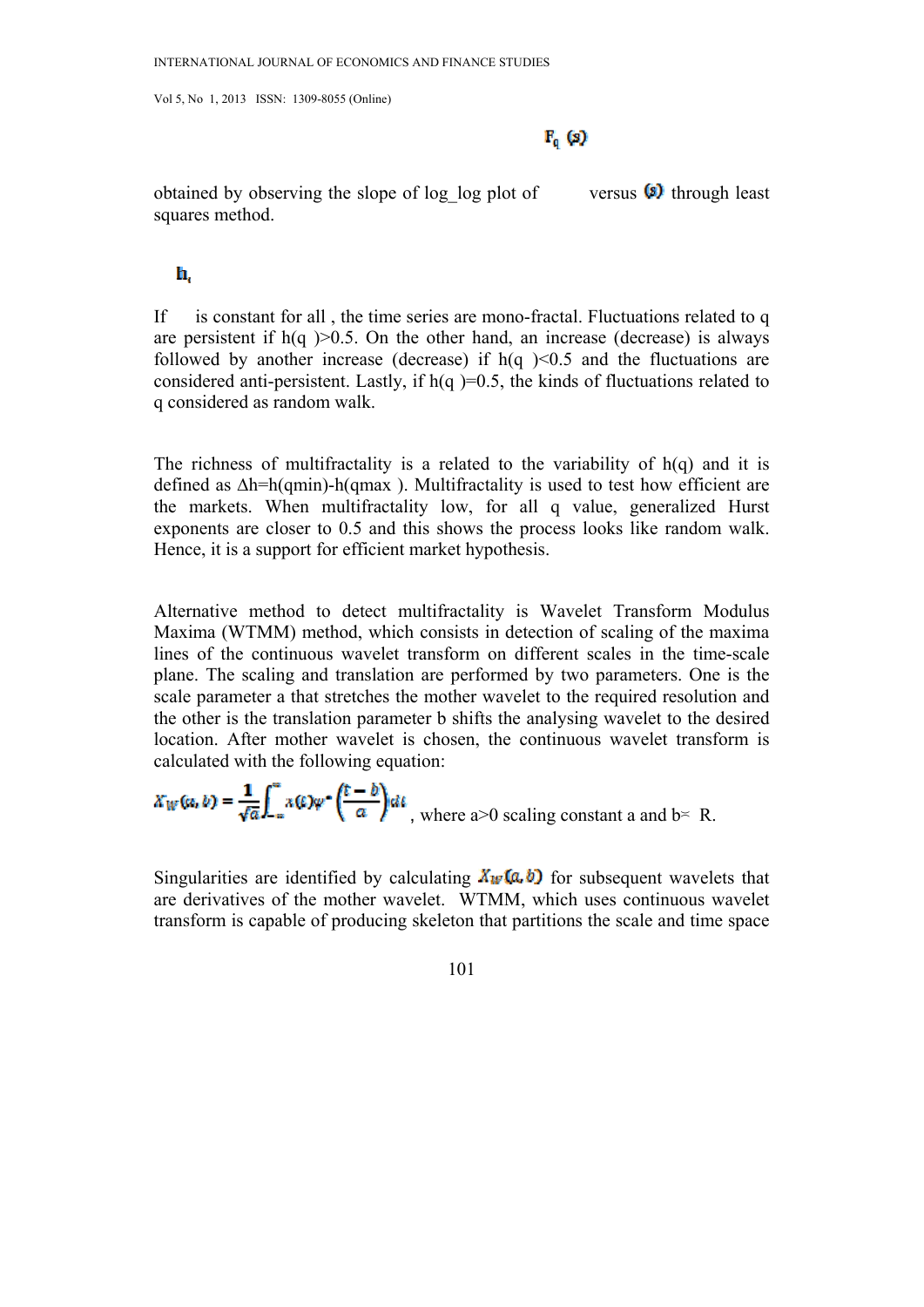by fractal dimension. This wavelet transform could keep local characteristics of the data, namely singularities while filtering out the trends.

We will present our data set and empirical results we got by using both of methods on the USD/TRY exchange rate in the next section.

#### **3. DATA**

The data set of daily USD/TRY bid rates are obtained from Central Bank of Turkey's website, while daily prices of Russian Rubble, Czech Koruna and Hungarian Forint obtained from Bloomberg. Each data covers the time period starting from 2 January 2002 to 22 March 2013 and there are 2925 data points in our sample for each currency. Note that the data includes only trading days. Price changes  $X(t) = Z(t) - Z(t-1)$  are initially taken, where  $Z(t)$  is a logarithm of the currency, i.e. USD/TRY rate at time t. Below is the visualization of logarithmic return of USD/TRY:



Figure 1: Log return of USD/TRY currency

## **4. EMPRICAL RESULTS**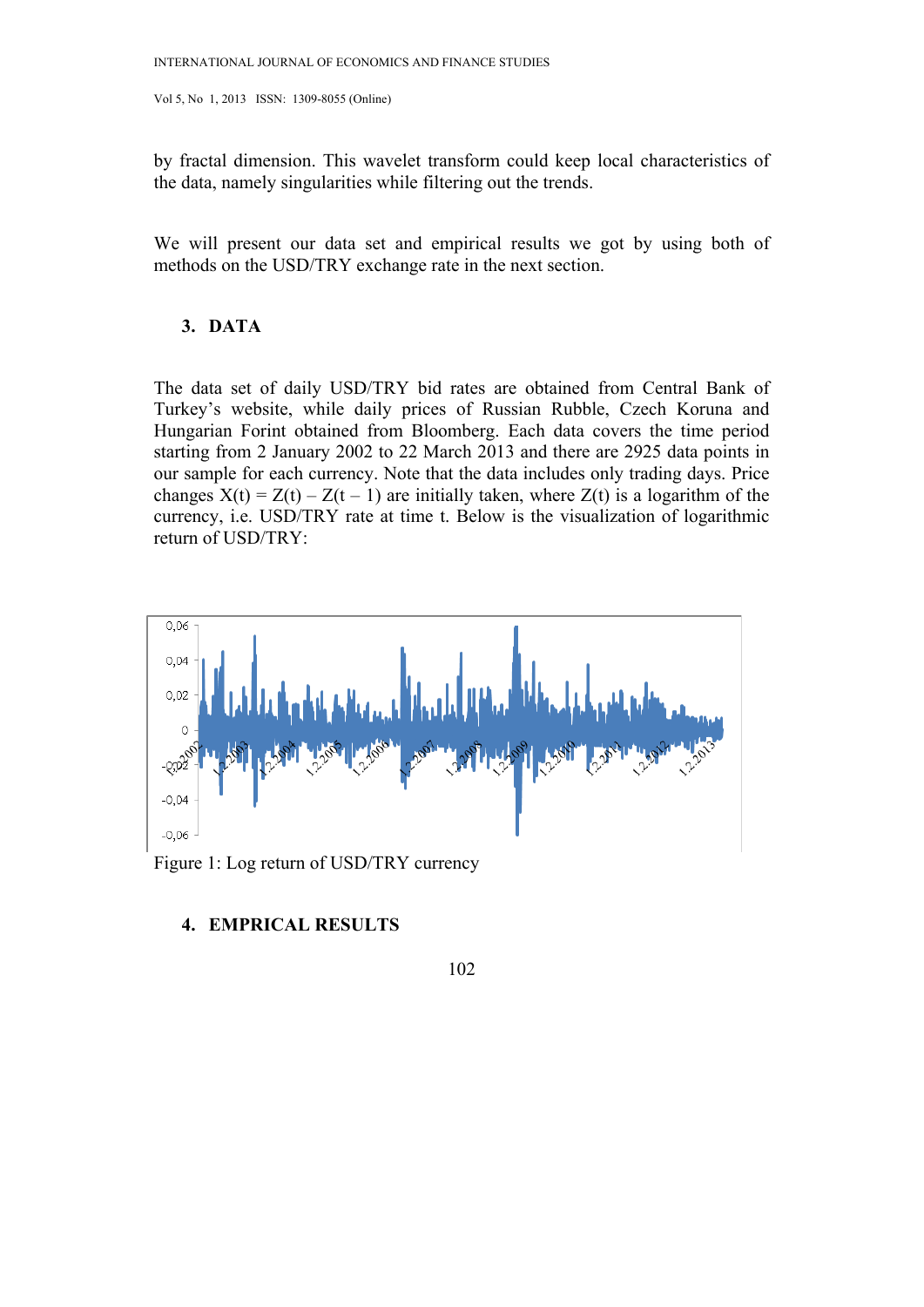First we derived artificial multifractal data using lastwave program and applied WTMM and MFDFA to detect multifractal property of the artificial data. Our results show that in majority of situations multifractal property of a process is better detected by MFDFA. We applied both methods to our log-return USD/TRY data and compared the results of two methods. We also applied MFDFA analysis to find out multifractal behavior of comparable Eastern European currencies to Turkish Lira.

We used matlab program in our MFDFA analysis on our log-return data set of USD/TRY prices and estimated the Renyi exponents and generalized Hurst exponents to derive singularity spectrum. Figure shows our findings related to the generalized Hurst exponents, spectrum and scaling functions.



Figure 2: Results of MFDA analysis for USD/TRY

In our results, generalized hurst exponents for time scales are given and when q varies from -5 to 5, h(q) decreases from  $0.77402$  to  $0.46284$  and as h(q) is not a constant, we can infer multifractality in our time series data. If  $H = 0.5$ , the system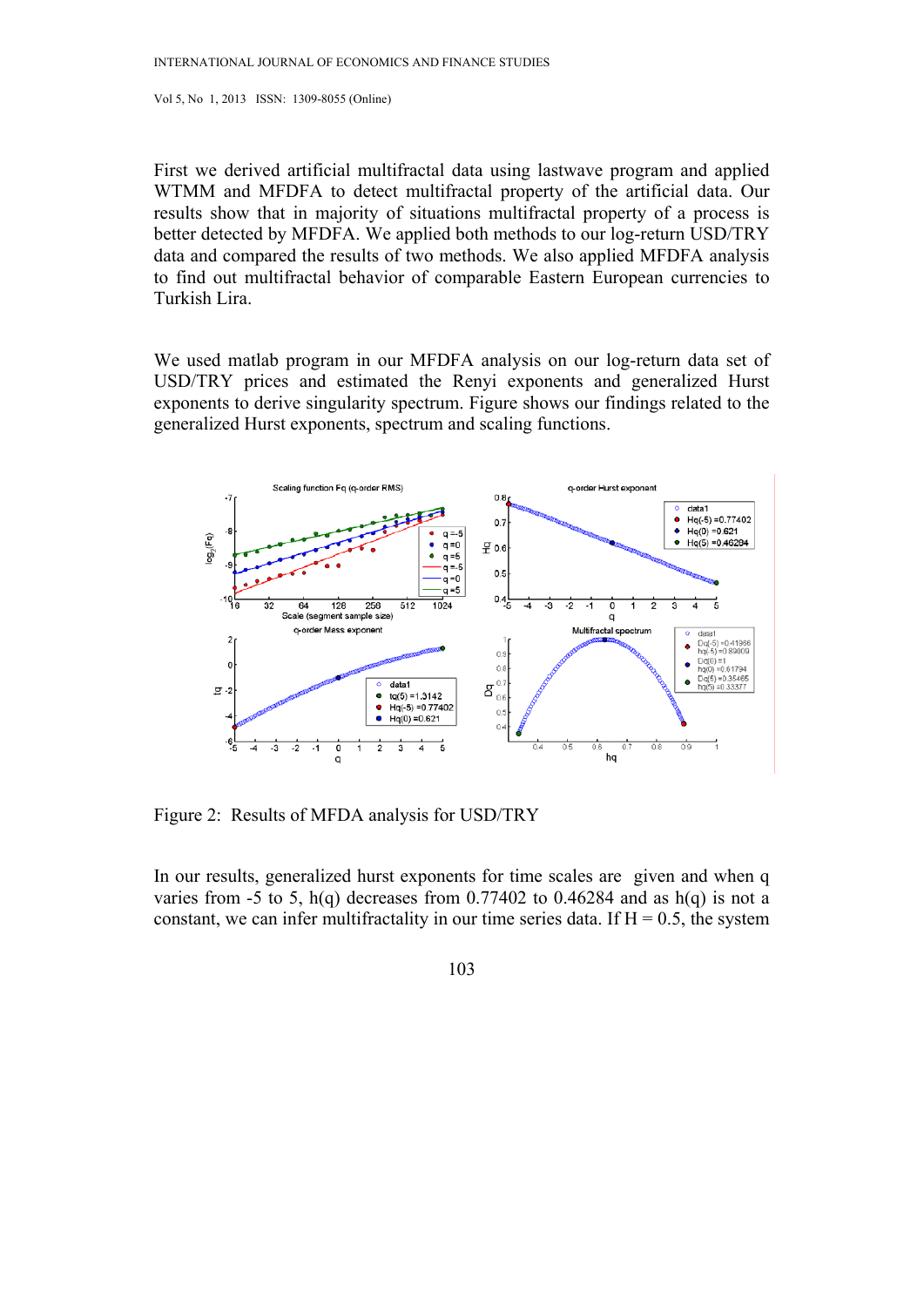displays ''Markovian'' behavior and there is no long-term correlation or memory. If  $H < 0.5$ , the system displays fractional Brownian motion and anti-correlation and if  $H > 0.5$ , there is a positive long-term correlation or memory exist in the series. Our data exhibits long-term memory. An increase (decrease) is always followed by another increase (decrease). In order to measure strength of multifractality, we can convert q and  $\tau$  (q) to  $\alpha$  and f ( $\alpha$ ) where f ( $\alpha$ )=aq- $\tau$  (q) andf  $(\alpha)$  is the fractal dimension of the time series and f  $(\alpha)$  shows the frequency of events with  $\alpha$  scaling exponent. The width of the fractal spectrum shows the distinction between the maximum probability and the minimum probability and the larger the value of this difference, the stronger the multifractality. The width of spectrum is 0.6, which indicated not very strong multifractility.



Figure 3: Results of MFDA analysis for USD/HUF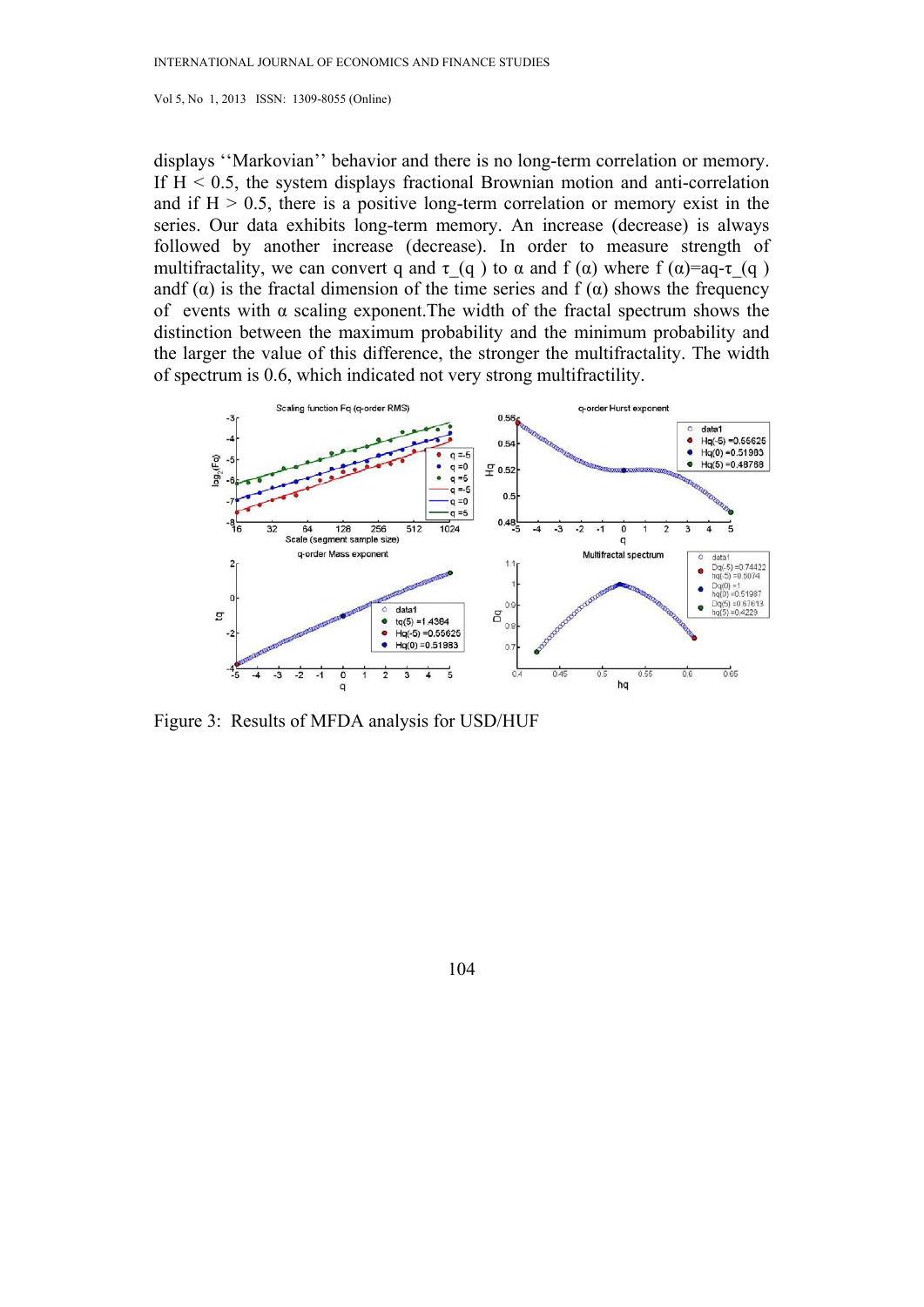

Figure 4: Results of MFDA analysis for USD/RUB

In the figures above we present the generalized exponents and multifractal spectrum of Eastern European country currencies, such as Russian Rubble and Hungarian Forint. While both currencies exhibit multifractal behavior, degree of multifractality is low in Hungrain Forint while opposite is true for Russian Ruble.

In addition to MDFA analysis, we analyzed our USD/TRY data using WTMM method. We drew the Wavelet Skelaton using Mathematica and Last wave programs. Skelaton function is built using all local maxima points and we observed that scalling function is convex, which shows the multifractal behavior of our data.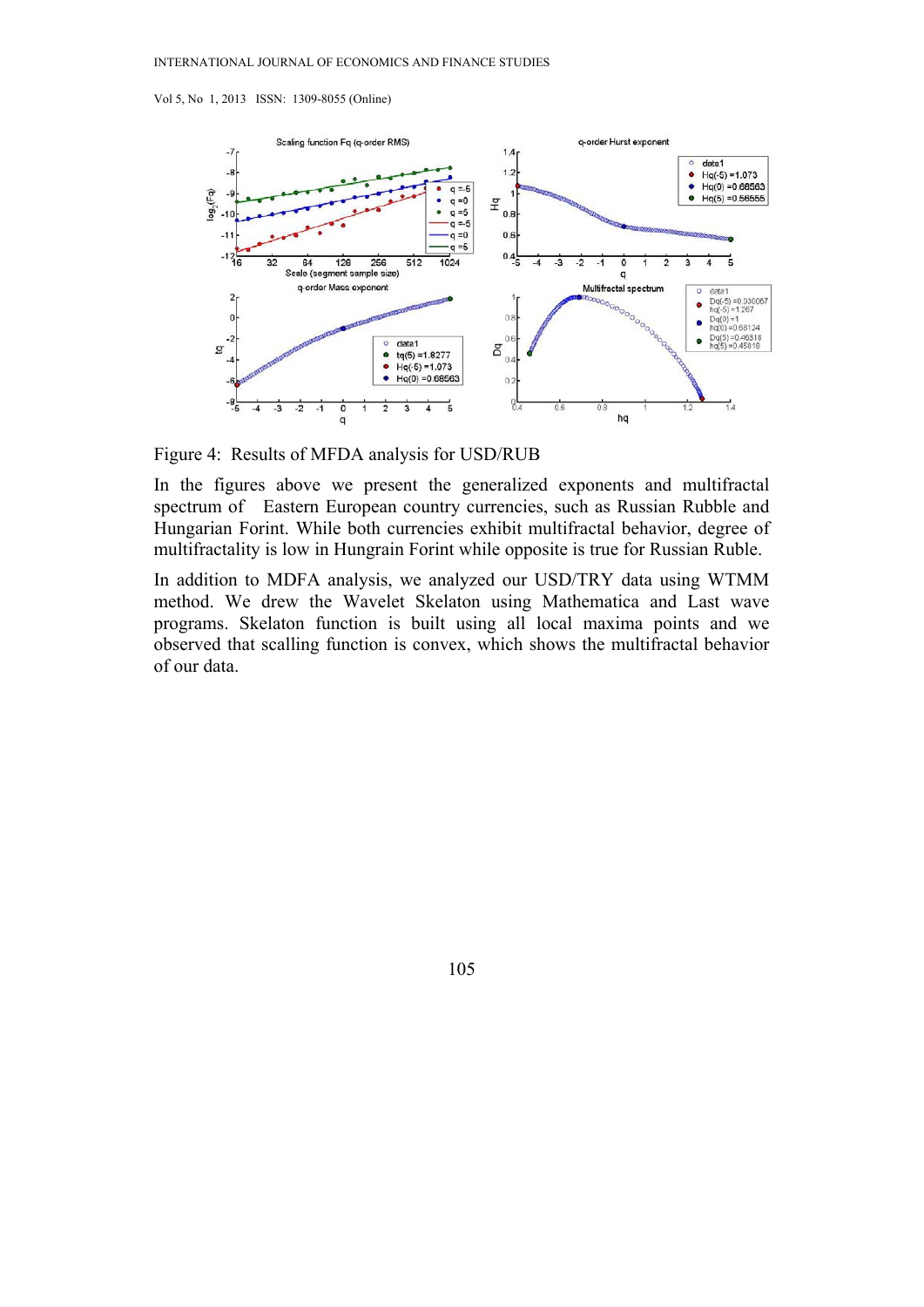

### **5. CONCLUSION**

Using two methods, MF-DFA and WTMM, we demonstrated that USD/TRY exchange rate has fractal properties, and that fractality is pervasive, which is characteristic of foreign exchange markets across a broad range of countries. In addition, our data exhibits long-term memory such at that an increase (decrease) is always followed by another increase (decrease), which shows the persistence of